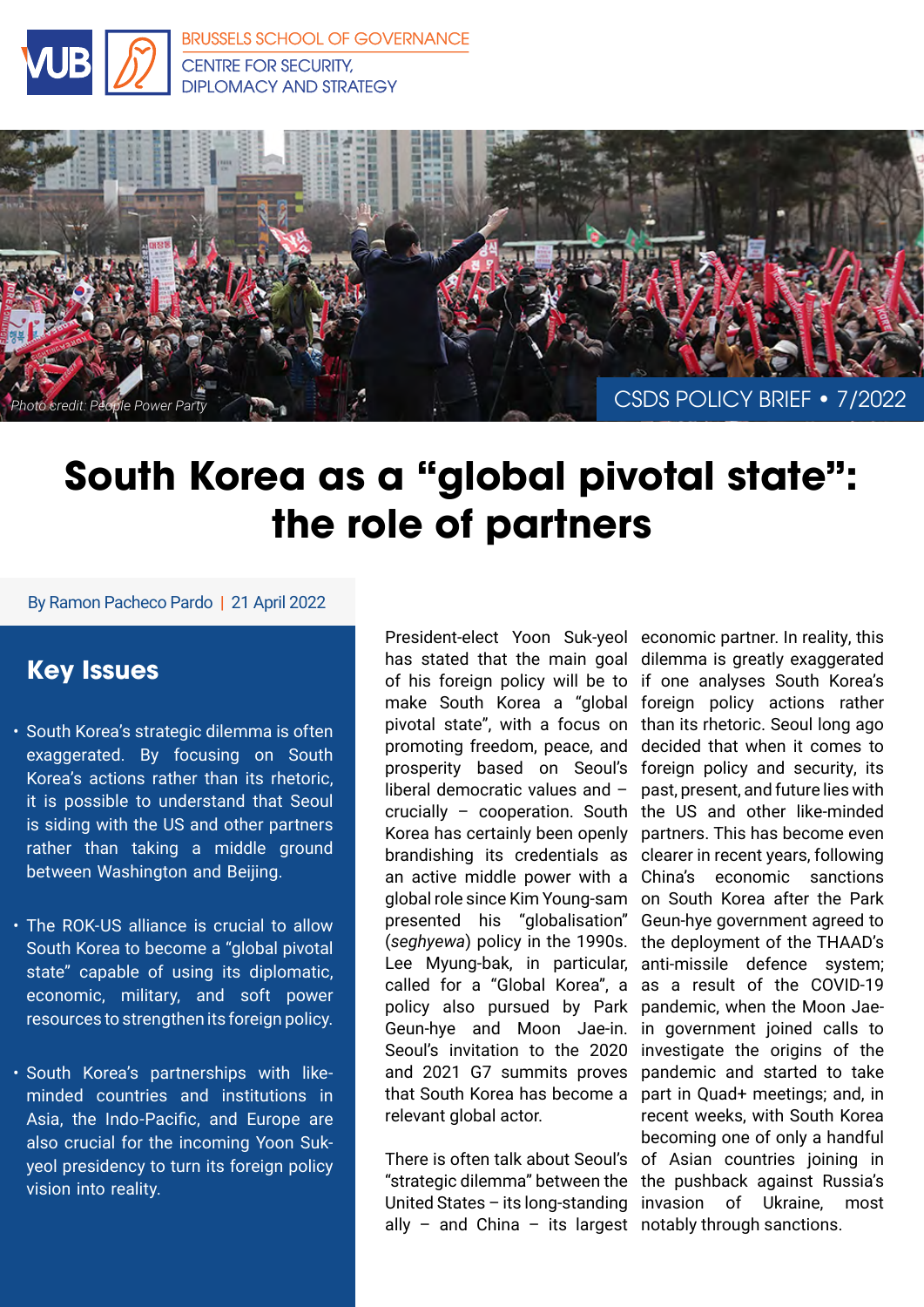In reality, therefore, South Korean policy-makers policy benefits from a strong ROK–US alliance in have long been acting as if their country has a "strategic non-dilemma". They understand who is South Korea's ally and who its partners are – even though they see no incentive to openly criticise China or to "decouple" from their neighbour, which is unrealistic. Yoon will certainly build on the first tradition, while perhaps becoming more vocal about what most South Koreans would argue is Beijing's aggressiveness. But the core of Yoon's foreign policy strategy will be to work together with partners to ensure that South Korea becomes a more relevant global actor.

### **The role of the ROK-US alliance**

Along with autonomy, the ROK–US alliance in "hard security" tables focusing on maritime continues to be a cornerstone of South Korean foreign policy. Conservatives may emphasise – or be seen to emphasise – the alliance over autonomy, with the opposite being true for Liberals. In reality, however, successive South Korean presidents have pursued a stronger alliance with the US as a central component of South Korean foreign policy and as an enabler of their foreign policy. Yoon, certainly, has made clear that he will prioritise strengthening the ROK–US alliance as a means to broaden the horizons of Seoul's foreign policy during his tenure.

From a South Korean perspective, stronger relations with the US could enable Seoul's foreign policy in two ways primarily. Firstly, the alliance provides Seoul with a platform to make its voice heard in a wider range of global issues. Take the cases of the 2010 G20 summit or the 2012 Nuclear Security summit, both of which were held in Gangnam. Or take the cases of Seoul's hosting of the UN Peacekeeping Ministerial in 2021, or its speaking role at the Summit for Democracy right afterwards. South Korea hosts these events or gets speaker billing out of its own right as one of the few full democracies in Asia. But close alignment readout from the call suggests that Yoon will strive with the US certainly helps South Korea's case. As the world emerges from the worst of the COVID-19 pandemic, no doubt the Yoon government will look worried about the new president's policy and at opportunities for South Korea to host or speak at wants to influence him from the outset. This will events and can count on the support of the US for be the challenge for Yoon to reconcile a more open its endeavours.

Secondly, South Korean policy makers see foreign counterproductive.

multiplying the power projection of its own assets. These assets not only refer to military capabilities: South Korean firms are world-leaders in areas such as semiconductors, electric batteries, or green ships. They are also global players in biotech, nuclear energy, or electric vehicles. As the US and its allies and partners work to reduce reliance on China as a manufacturing hub, the South Korean government finds itself sitting down at tables discussing resilient supply chains, semiconductor standards, or vaccine distribution. More often than not, the US chairs these tables. With the Yoon government taking office, this will only continue.

Seoul will probably also become more active security, cybersecurity, or missile defence. South Korea takes part in joint naval exercises with the United States' and other navies, cybersecurity exchanges and tabletop exercises, or discussions about the use of missiles for deterrence purposes. But certainly, it is not as vocal as other actors about these matters  $-$  starting with the US itself. Sometimes Seoul seems to want it both ways, pleasing Washington and Beijing at the same time: allowing the deployment of THAAD while announcing the "Three No's" policy to suggest that there will be limits to this deployment. Yoon is likely to be more open about South Korea's participation in this type of activities, since Seoul is already part of them anyway. This could  $-$  or should  $-$  serve South Korea to strengthen links with the Joe Biden administration, which appreciates US partners taking unequivocal stances.

Concerning Beijing, it remains to be seen whether the incoming South Korean president will try to assuage its concerns in parallel. Yoon has already held a call with Chinese President Xi Jinping, a first for a president-elect before taking office. The not to "lose Beijing" despite a more open alignment with Washington. It also reads as if China is also alignment with the US with South Korea's decadesold view that unnecesarily antagonising China is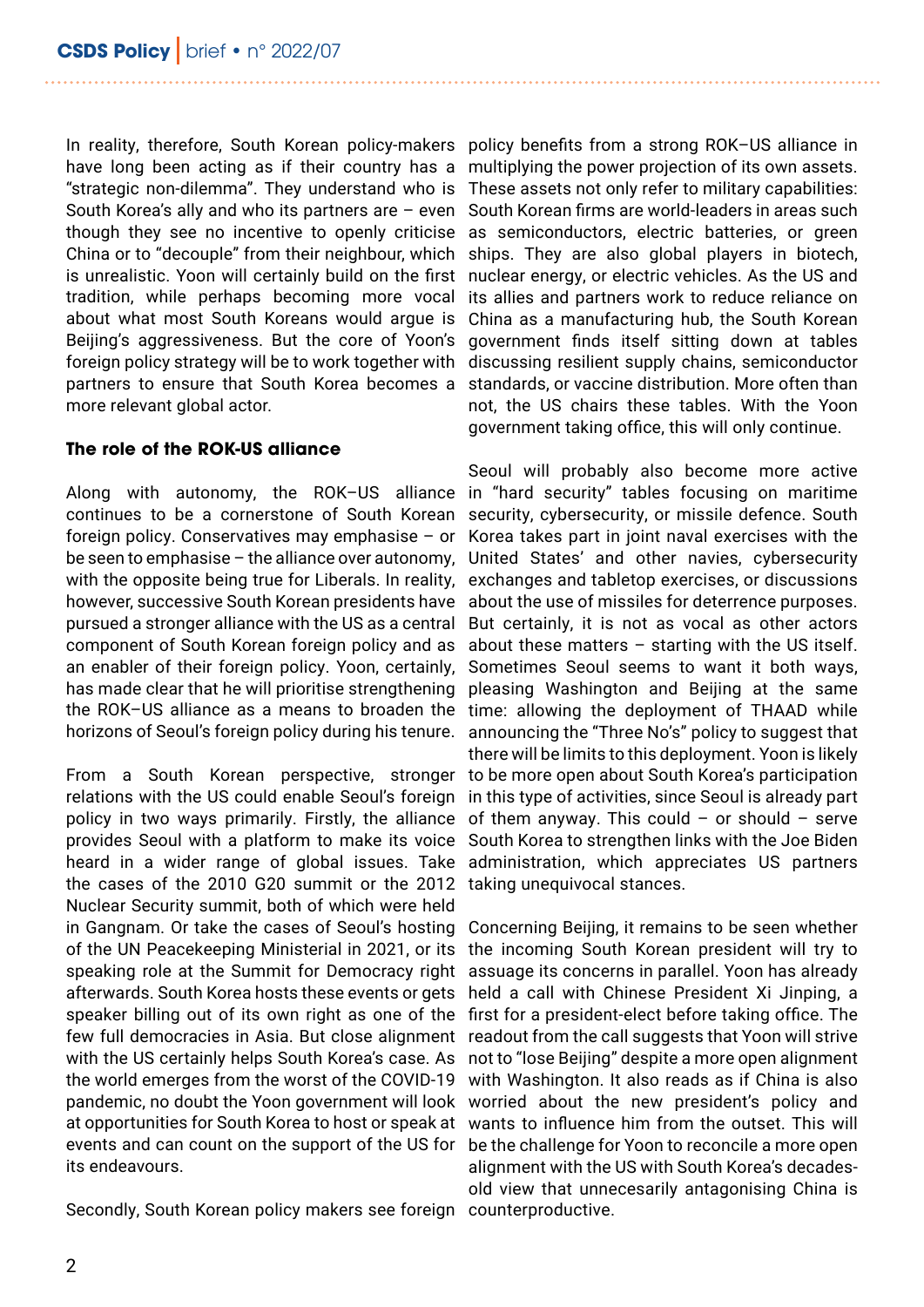### **South Korea's Asian and Indo-Pacific partners**

South Korea has long sought to boost its ties with countries across Asia, and in particular in the East Asian region. In recent years, it has also increased its diplomatic and economic footprint in the broader Indo-Pacific through collaboration with partners across the region. The more these partners are

explicitly framing the group as not being "anti-China" – even if South Korean policy makers know that it is – the Biden administration has made it easier for the Yoon government to slowly integrate South Korea in the group's structures. Having said that, there is a non-negligible number of South Korean policy makers who doubt that formally joining the Quad would bring any advantages to South Korea other than the symbolism of being part of the

# **The Yoon government is very likely to see cooperation with Europe as a means to balance China's assertiveness.**

like-minded, the better it is for Seoul. The incoming Yoon government has already indicated its wish to strengthen trilateralism with the US and Japan, as well as its willingness to potentially join the Quad involving the same two countries plus Australia and India.

Trilateralism has suffered its ups and down since Seoul, Washington, and Tokyo launched their first formal trilateral cooperation mechanism in the late 1990s, during the Kim Dae-jung years. In recent years, for example, political problems between Japan and South Korea have weakened trilateral cooperation. Nevertheless, trilateral meetings among the top diplomats and defence officials as well as intelligence sharing and security cooperation have continued. With Yoon taking office and Abe Shinzo having left the prime ministership, trilateral summits at the leader level may also be possible again. This would give new impetus to trilateral cooperation, with the US again acting as an enabler of one of Yoon's foreign policy goals.

The question of the US-led Quad is less clear-cut. South Korea is already coordinating with Quad working groups in areas such as vaccines, critical technologies, or climate change. Yoon wants to involve South Korea in these groups more openly. The substance compared to existing cooperation probably would not change dramatically, but the political messaging would be very different. By

organisation. These reservations have only grown in recent weeks, as the Quad has shown its disunity in the face of Russia's invasion of Ukraine. Presidentelect Yoon and his team are probably still leaning towards eventually joining the group, but this would have been more certain had India joined the other Quad members – and indeed, South Korea – in their actions against Moscow.

For one area where Yoon is certain to build on the policy of Moon and his other predecessors is strengthening security, political, and economic cooperation with Australia and key ASEAN countries. The December 2021 defence deal between Seoul and Canberra, cooperation between South Korea and Indonesia in a jet fighter development programme, cybersecurity exchanges between Seoul and Singapore, or arms transfers from South Korea to Vietnam are several examples of the ways in which the Moon government has strengthened links across the Indo-Pacific. Yoon is bound to build on these ties, which has enhanced South Korea's partnerships in the region.

For South Korea, partnerships across East Asia and the Indo-Pacific serve to diversify its foreign policy and boost its autonomy by creating new synergies with different partners. These partnerships also enhance South Korea's own security, since they are driven by a common perception that China is becoming more assertive and that no single country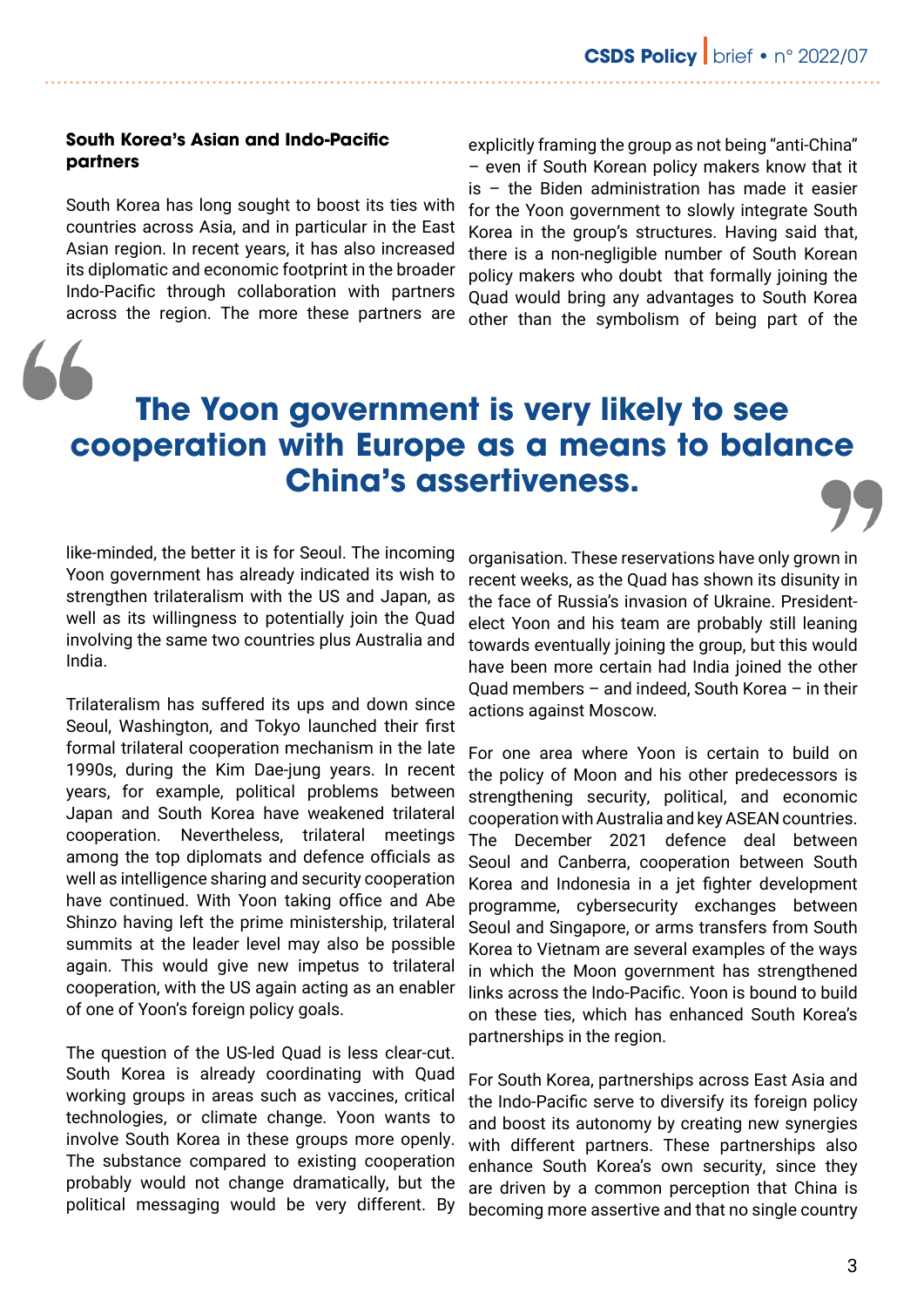in the region can stand up to Beijing by itself. Thus, Cooperation between South Korea and Europe this closer alignment with Indo-Pacific partners relies on many different layers. When it comes to helps South Korea to stand up to China without the need to side openly only with the US. But as some South Korean policy makers acknowledge, this is another area where the ROK–US alliance serves Seoul well. After all, many of the countries with which South Korea is boosting its diplomatic and security ties have stronger ties with Washington as well. This is no coincidence.

### **The role of Europe**

In recent years, diplomatic and security relations between South Korea and Europe have reached new heights. For Seoul, Europe is a natural partner. Democratic backsliding is a reality across many parts of the world. South Korea has, so far, avoided this trend and in fact its democracy has become even more resilient in recent years. Europe is home to the largest numbers of democracies. In this context, values matter as much as capabilities for Seoul seeking to boost its ties with Europe. South Korea's clear stance on the Russia–Ukraine conflict has only helped to underscore this. The Ukrainian President Volodymyr Zelenskyy had phone calls with President Moon on March 3rd and with Presidentelect Yoon on March 29th. The later proposed the Ukrainian leader to meet once the war with Russia is over.

Yoon has already indicated that he will send a presidential envoy to Europe in the coming weeks. He will be the second president in a row to do so. President Moon was the first in South Korean history to dispatch an envoy to Brussels. In addition, Yoon has already held phone calls with European Commission President Ursula von der Leyen, Dutch Prime Minister Mark Rutte and British Prime Minister Boris Johnson. European leaders making time to talk to a president-elect at a time when they are understandably busy with Russia's aggression of Ukraine underlines the importance the EU and South Korea attach to each other. From a European perspective, this is excellent news because it shows that South Korea's push to boost ties with the EU and key European partners transcends administrations. Add NATO, with South Korea becoming one of four key Asia-Pacific partners of the Brussels-based security organisation.

economics, Europe follows the US: South Korea's cutting-edge technologies is in focus. When it comes to values, Europe sees Seoul as one of its few partners that genuinely shares the same values. When it comes to security, South Korea combines capabilities, a willingness to cooperate, and, again, values. From a European perspective, only Japan and, more recently, Taiwan fit this bill as well.

We can expect the Yoon government to press ahead with stronger cooperation in areas including cybersecurity, maritime security, or capacitybuilding in Southeast Asia and potentially India. This could take the form of bilateral South Korea– EU cooperation, NATO "NAC+4" meetings and projects, minilateralism involving the G7, South Korea, and other partners, or bilateral exchanges between South Korea and selected European countries. South Korea–US–Europe trilateralism is also a possibility, again underscoring the role that Washington can play in supporting Yoon's foreign policy. The Korea Chair upcoming report *Korea-EU Cooperation: Moving to the Next Level* expands on some of these points in relation to the EU.

Once again, the China factor is crucial to understand South Korea's push for greater collaboration with Europe. European countries and institutions such as the EU and NATO share Seoul's concerns about China's more assertive foreign policy stance. The Yoon government is very likely to see cooperation with Europe as a means to balance China's assertiveness. From a South Korean perspective, Europe is an attractive partner because European leaders believe that a modicum of engagement with Beijing is desirable. In this respect, South Korea and Europe have a similar position towards China.

All in all, the incoming Yoon government's push for South Korea to become a "global pivotal state" will be easier to realise if South Korea works together with partners. The world's still-strongest great power, the US, is doing this under Biden. So does the economic power, the EU. Fellow middle powers from Australia and Japan to France and the UK also understand the value of working with partners. South Korea does too. We can expect Seoul to more openly show where it sits in global affairs this coming May.